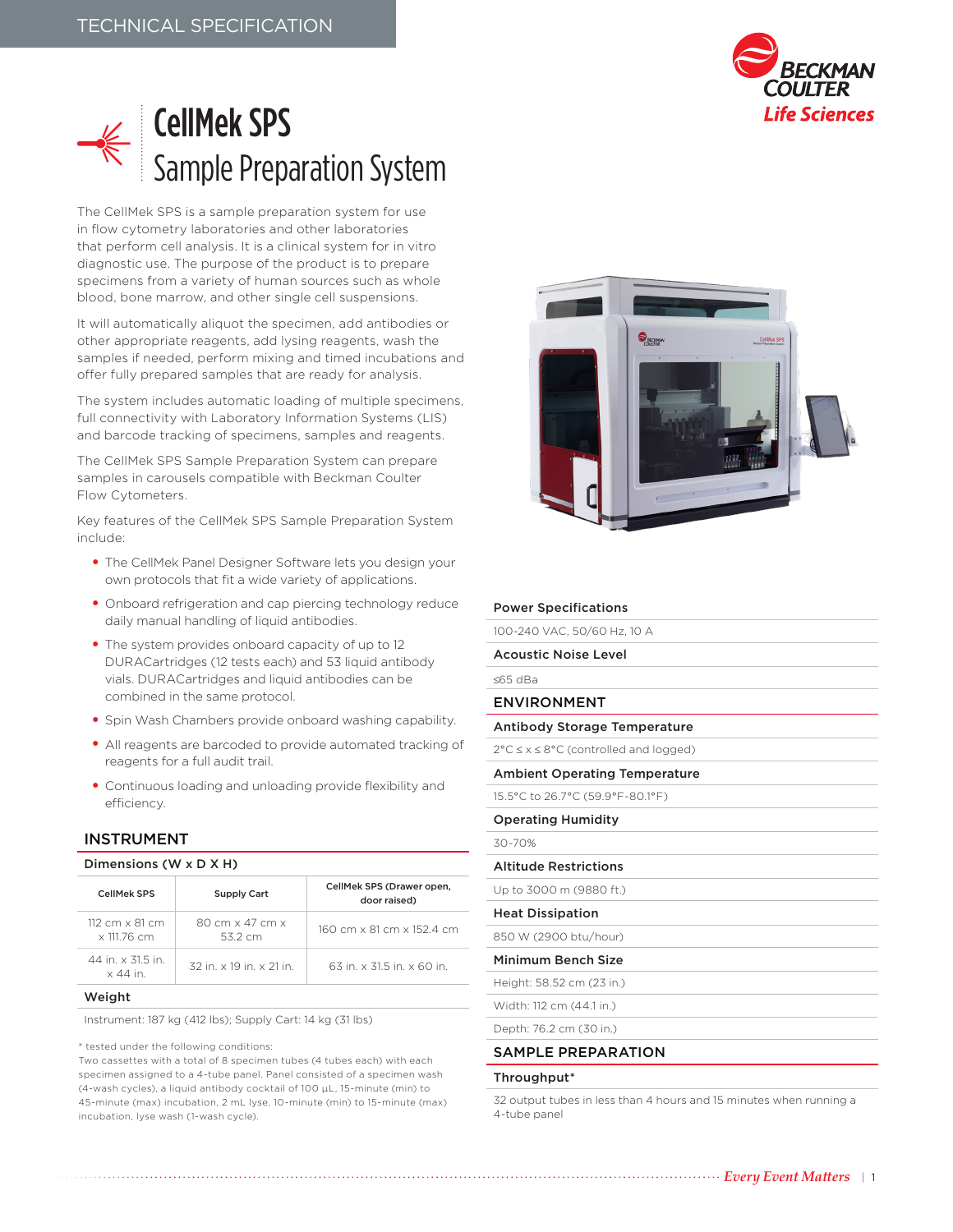| Specimen dispense Volume:                                                                                                                                                                                                                  |
|--------------------------------------------------------------------------------------------------------------------------------------------------------------------------------------------------------------------------------------------|
| Minimum Volume                                                                                                                                                                                                                             |
| $25 \mathrm{u}$ L <sup>1</sup>                                                                                                                                                                                                             |
| Maximum Volume                                                                                                                                                                                                                             |
| 400 µL                                                                                                                                                                                                                                     |
| <b>Stain and Antibody dispense Volume</b>                                                                                                                                                                                                  |
| $3 - 100$ µL                                                                                                                                                                                                                               |
| Lyse and Prep dispense Volume                                                                                                                                                                                                              |
| $3 - 2000 \mu L$                                                                                                                                                                                                                           |
| <sup>1</sup> Per the Panel Designer, minimum blood aspiration is $25 \mu L$ . Incl. conditioning<br>volumes total volume -300 µL if going to cell wash module or 125 µL if going<br>directly to plate.<br><b>Available Incubation Time</b> |
| <b>Minimum Incubation Time</b>                                                                                                                                                                                                             |
| O minutes                                                                                                                                                                                                                                  |
| <b>Maximum Incubation Time</b>                                                                                                                                                                                                             |
| 60 minutes                                                                                                                                                                                                                                 |
| <b>PERFORMANCE</b>                                                                                                                                                                                                                         |
| <b>Pipetting Accuracy</b>                                                                                                                                                                                                                  |
| Specimen                                                                                                                                                                                                                                   |
| 25 µL ≤ x <100 µL ± 7%                                                                                                                                                                                                                     |
| 100 µL ≤ x ≤400 µL ±5%                                                                                                                                                                                                                     |
| <b>Liquid Antibody</b>                                                                                                                                                                                                                     |
| $3 \text{ m} < x < 10 \text{ m} + 20\%$                                                                                                                                                                                                    |

| 100 uL ≤ x <450 uL ±5%                         |  |
|------------------------------------------------|--|
| <b>Prep Reagent</b>                            |  |
| $50 \mu L \leq x \leq 100 \mu L + 0\% / -15\%$ |  |
| 10 uL ≤ x <50 uL +0%/-20%                      |  |
| $3$ uL $\leq x \leq 10$ uL $\pm 20\%$          |  |

450 µL ≤ x <= 2000 µL ±5%

# Pipetting Repeatability

## Specimen

25 µL ≤ x <100 µL ≤ 7% CV 100 µL ≤ x ≤400 µL ≤ 5% CV

### Liquid Antibody

3 µL ≤ x <10 µL ≤ 10% CV 10 µL ≤ x <50 µL ≤ 5% CV

50 µL ≤ x <= 100 µL ≤ 5% CV

#### Prep Reagent

100 µL ≤ x <450 µL ≤ 5% CV

450 µL ≤ x <= 2000 µL ≤ 3% CV

## SPECIMEN TUBE COMPATIBILITY

|  | (Total onboard capacity: 6 cassettes, 5 tubes each) |  |
|--|-----------------------------------------------------|--|
|  |                                                     |  |

| <b>Cassette Type</b>                            | <b>CellMek SPS Dead</b><br>Volume (µL) |  |
|-------------------------------------------------|----------------------------------------|--|
| Cassette Type A                                 |                                        |  |
| <b>Becton Dickinson</b>                         |                                        |  |
| 13x75                                           | 750 - 900                              |  |
| 13x100                                          | $850 - 950$                            |  |
| Covidien                                        |                                        |  |
| 13x75                                           | 900                                    |  |
| Beckman Coulter<br>ClearLLab Control Cells      |                                        |  |
| 12×76                                           | 750                                    |  |
| Cassette Type A+                                |                                        |  |
| Beckton Dickinson                               |                                        |  |
| 16x100                                          | 1500                                   |  |
| Covidien                                        |                                        |  |
| 16×100                                          | 1500                                   |  |
| Cassette Type B                                 |                                        |  |
| Sarstedt                                        |                                        |  |
| 13x75                                           | 750                                    |  |
| 13×90                                           | 750                                    |  |
| 11x66                                           | 750                                    |  |
| 13x65                                           | 750                                    |  |
| <b>Cassette D</b>                               |                                        |  |
| Beckman Coulter<br>IMMUNO-TROL Control<br>Cells |                                        |  |
| 13x64                                           | 750                                    |  |
| Covidien                                        |                                        |  |
| 10.25x50                                        | 600                                    |  |
| <b>Cassette E</b>                               |                                        |  |
| Sarstedt                                        |                                        |  |
| 15×92                                           | 1300                                   |  |
| <b>FLUIDS</b>                                   |                                        |  |
| 15 L Waste Container                            |                                        |  |
| 2 L Cell Wash Fluid Bottle                      |                                        |  |
| 21 Condensate Bottle                            |                                        |  |
| 10 L IsoFlow Sheath Fluid Container             |                                        |  |
| <b>WASH CYCLES</b>                              |                                        |  |

The CellMek Panel Designer software allows the user to define the number of wash cycles (up to 5) for specimen or sample wash.

Spin Only concentrates samples with a volume ≥ 500 µL to an approximate volume of 330 µL.